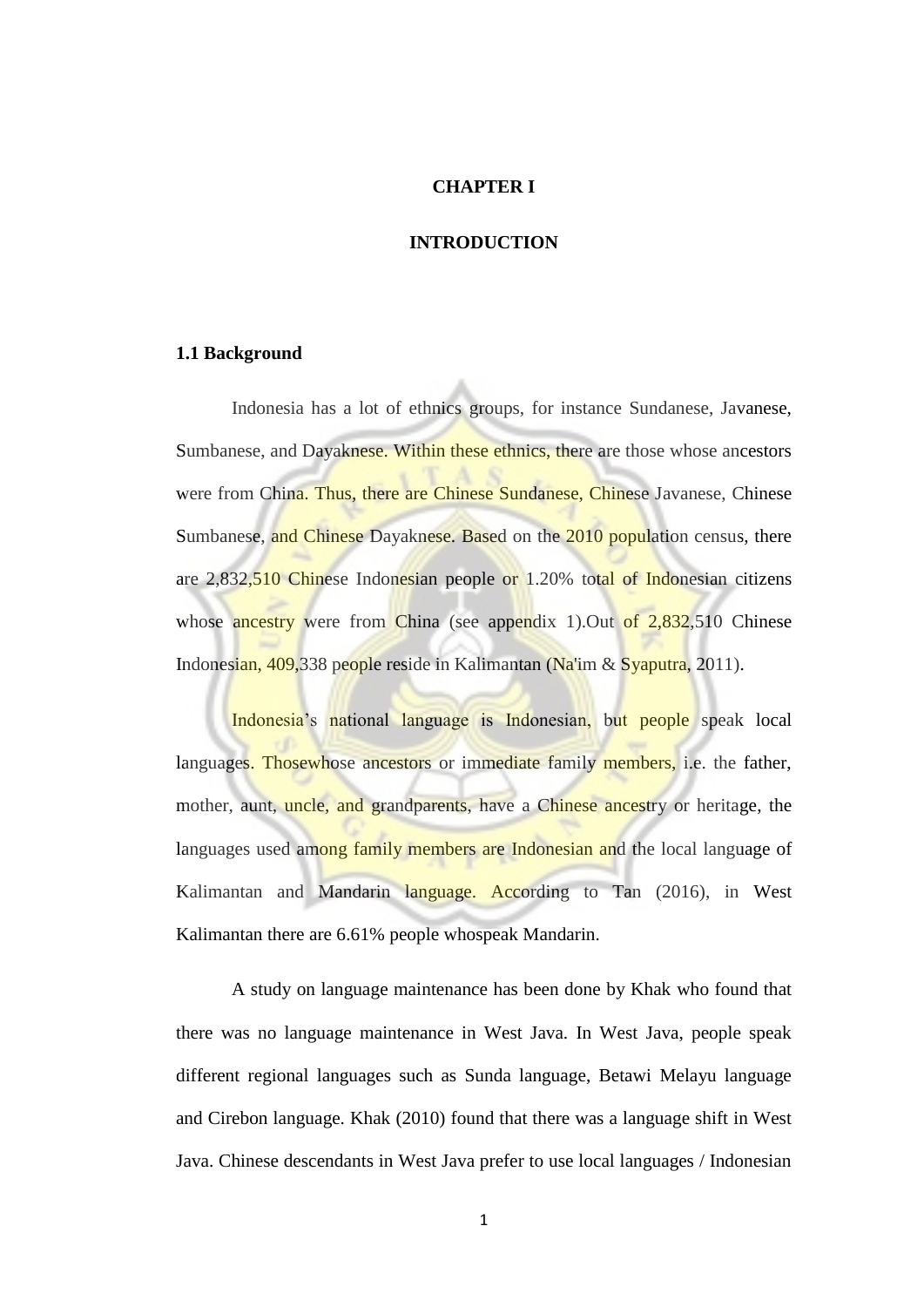language as daily languages. Only 16.75% husbands who could speak in Mandarin language and only 10.20% wives who could speak in Mandarin language. In addition only 4.80% children who could speak in Mandarin language because only 12.05% parents who taught their children Mandarin language.

Although parents had positive attitude toward Mandarin language, they did not attempt to maintain Mandarin language. They prefer to use Indonesian language or local languages, because not all people in their community are Chinese descendants and able to speak Mandarin language. Based on Khak's study, Indonesian language or local languages are easier to be used rather than Mandarin languages. The respondents also felt more comfortable when using local languages or Indonesian language. The respondents who still used Mandarin language as a daily language were from West Kalimantan who moved to West Java. Besides, the parents wanted to teach their children Mandarin language. They agreed that Mandarin language had become their cultural characteristics (Khak, 2010).

In this research, the phenomena of Mandarin language used in Kalimantan is interesting to study in depth to find out whether the language is still maintained up to now. What is their attitude towards Mandarin language? Have there been extra efforts made by Chinese Kalimantan families to preserve and continue to use in their families? This research wants to find the answers of those questions; in addition to find out what kinds of attitudes the citizens do to pass down the Mandarin language to the children of the family.

2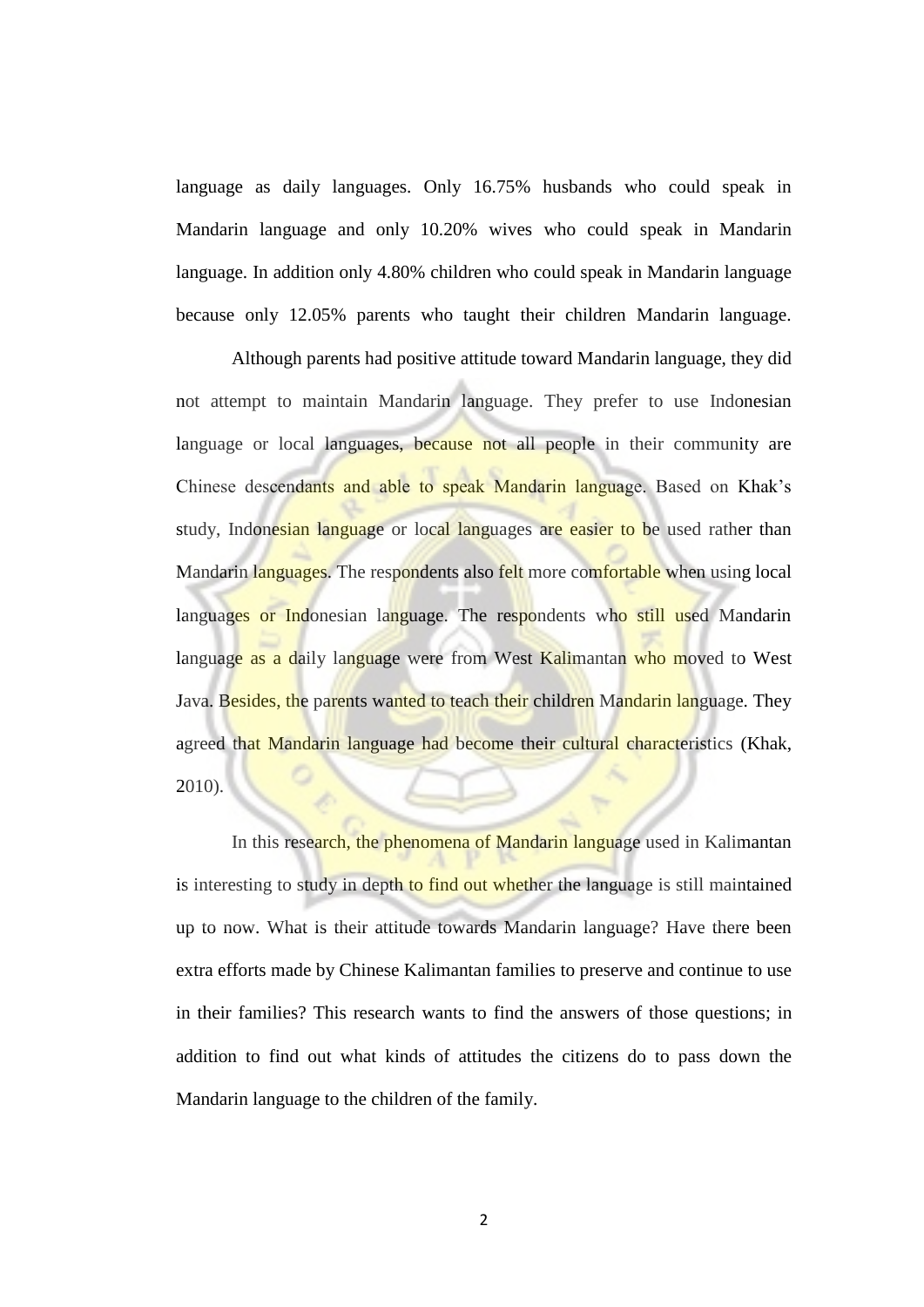## **1.2 Field of the study**

The field of the study is Linguistics.

## **1.3 The scope of the study**

 The scope of this study is Sociolinguistics, especially Language Maintenance since the objective of this study is to find out the attitude of Chinese students' parents towards heritage language maintenance and their efforts to maintain Mandarin language.

### **1.4 Problem formulation**

This study attempts to address the following questions:

- a. What are the parents' attitudes towards heritage language maintenance?
- b. What do the parents do to help their children maintain heritage language?